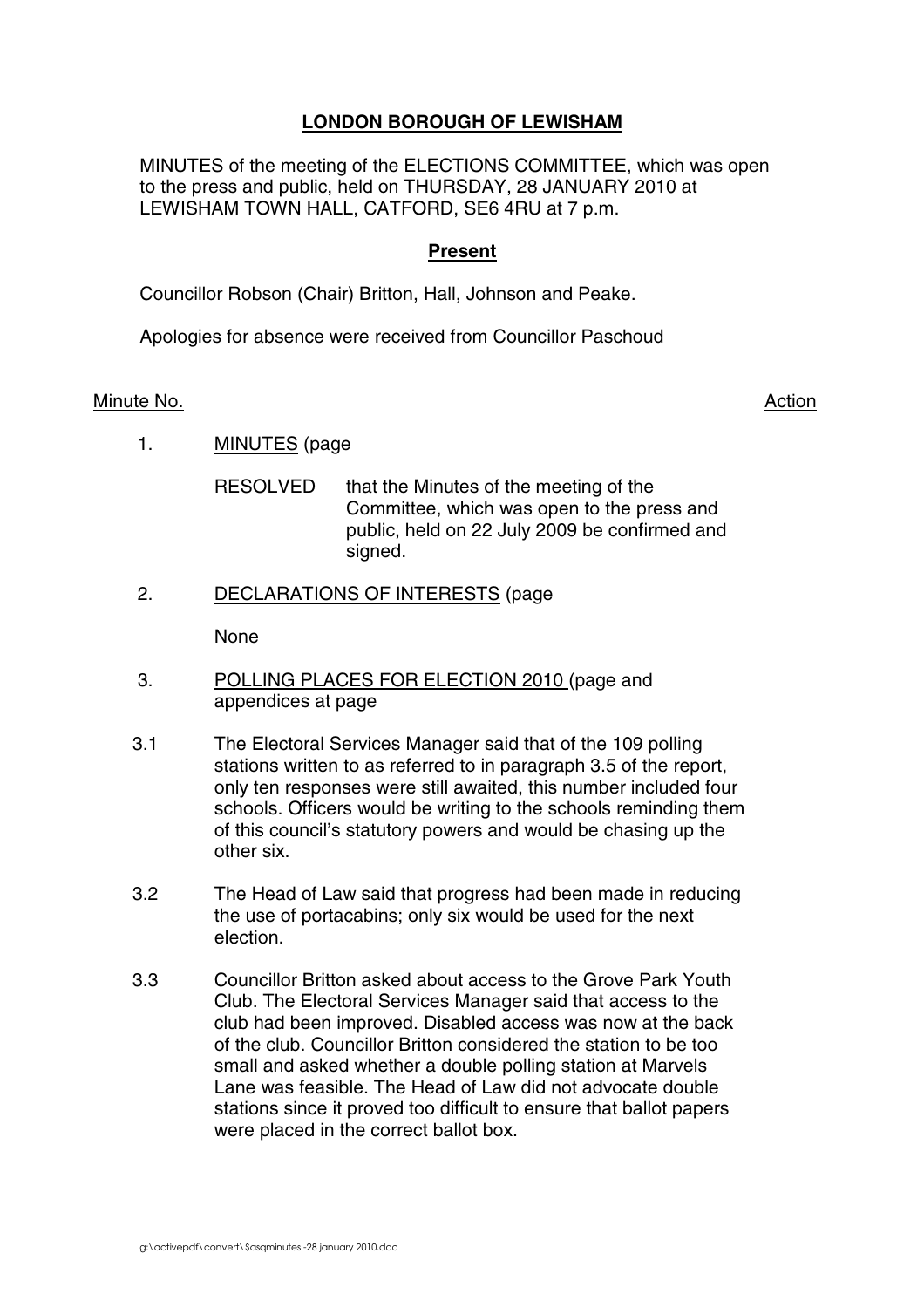### Minute No. 2008 2012 2022 2023 2024 2022 2022 2023 2024 2022 2023 2024 2022 2023 2024 2022 2023 2024 2022 2023

- 3.4 Councillor Hall said that the polling places Ennersdale Road and Handen Road were very close and asked officers to make it very clear which polling station voters should attend. Officers agreed to look into the matter. ESM
- 3.5 The Chair said that Liberal Democrat Councillors were concerned about access to the replacement polling station, Ten Em Bee Sports Development centre, for Millwall FC Training Ground, which is unavailable during the football season. . The Electoral Services Officer said that the path was well lit but the speed humps were too high and could damage cars entering the premises.
- 3.6 Councillor Johnson asked whether the temporarily coded Z polling districts would disappear. The Electoral Services Manager said that the codes would change after the canvass and before publication of the revised register by 1 December 2010 election when all the polling district codes will have to be changed.

RESOLVED that the current status and possible alternative locations be noted.

- 4. PREPARATIONS FOR ELECTIONS 2010 (Page and Appendix at page
- 4.1 The Electoral Services Manager that 3 poll clerks would be employed at most polling stations because there would be three elections requiring three separate ballot boxes that would be colour coded.
- 4.2 The Head of Law said that she would be giving very clear legal advice to candidates about acceptable behaviour at polling stations; she had received reports about unacceptable behaviour at previous elections.
- 4.3 The Head of Law explained that Parliamentary Agents had stated that they wanted sight of the ballot papers on the night of the count. She said that the count for all three elections would be held at Sedgehill School but space would be very tight and that relevant counting agents would be asked to leave after each election. The planning of elections night was in the early stages, but it was intended to provide two break away rooms with large TV screens.
- 4.4 The Electoral Services Manager said that the count would be manual. For ward elections split votes would be counted using either counting sheets or the 5 bar gate method . A company in